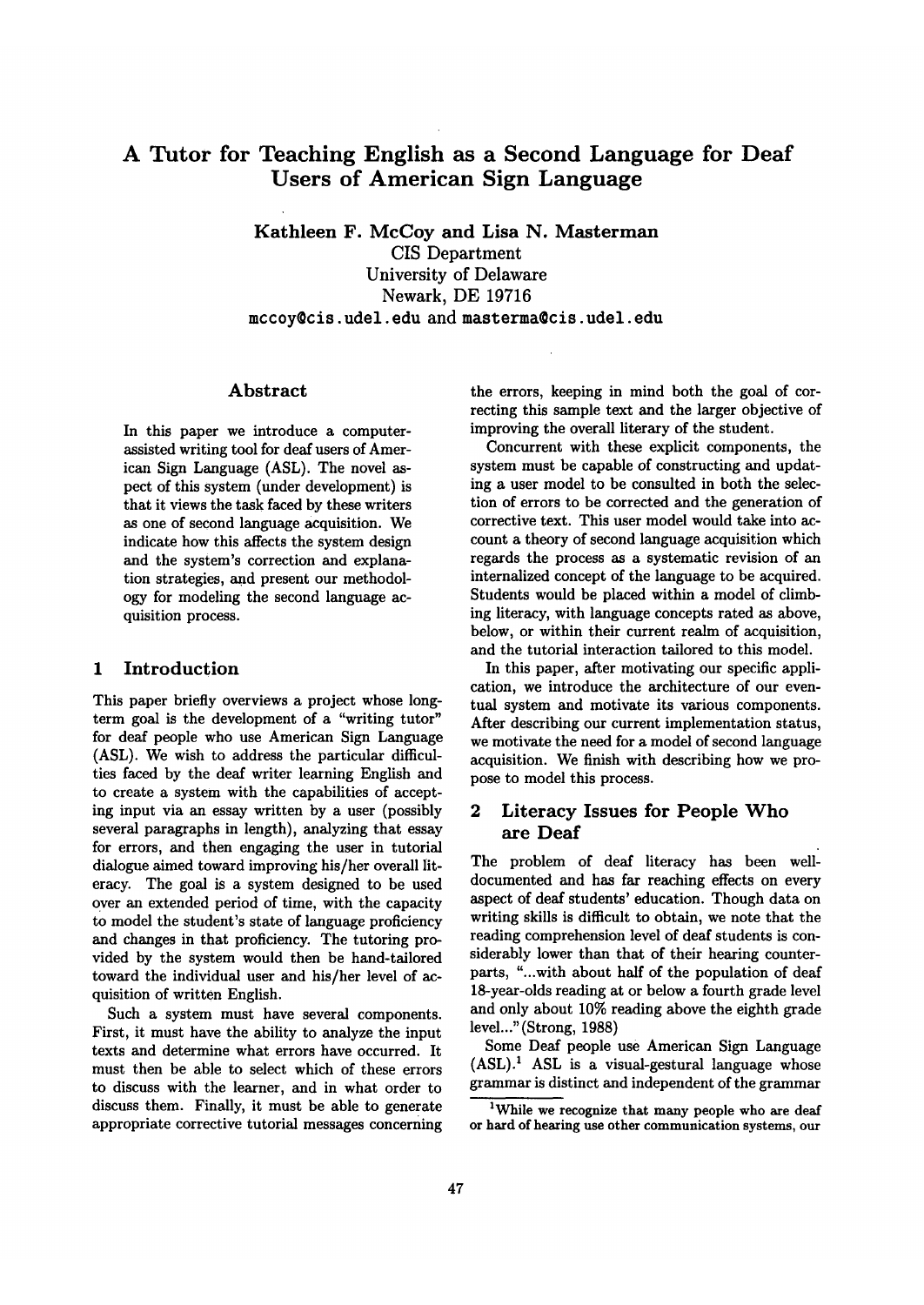of English or any other spoken language (Stokoe, Jr., 1960), (Baker and Padden, 1978), (Baker and Cokely, 1980), (Hoffmeister and Shettle, 1983), (Klima and Bellugi, 1979), (Bellman, Poizner, and Bellugi, 1983). The structure of ASL is radically different from that of English, being much more similar to that of Chinese or the Native American language Navaho. In addition to sign order rules (which are similar to word order rules of English), ASL syntax includes systematic modulations to signs as well as non-manual behavior (e.g., squinting, raising of eyebrows, body shifts, and shaking, nodding or tilting the head) for morphological and grammatical purposes (Baker and Cokely, 1980), (Liddell, 1980), (Padden, 1981), (Klima and Bellugi, 1979), (Kegl and Gee, 1983), (Ingram, 1978), (Baker, 1980). The modality of ASL encourages simultaneous communication of information which is not possible with the completely sequential nature of written English.

In addition to radical differences in the structure of ASL and English, another obstacle to the ASL user acquiring English is the unique processing strategies s/he brings to the task (Anderson, 1993). The cognitive elements used to store signs in shortterm memory are distinctively different from those used with a spoken/written language. Also, hearers of spoken language buffer the speech in order to process it together in words and phrases, but the buffer for visually observed data has a much quicker decay time than that of auditory or visual data, which leads to repetition and redundancy in signed languages that does not occur in the same manner elsewhere. Moreover, long, involved utterances of a manual language are parceled into small parts that are recursively reinforced, referring back to previous details as each new piece of information is added, another characteristic atypical of spoken language.

Adding to these difficulties is the fact that ASL has no accepted written form, eliminating the opportunity to establish literacy skills in a fluent native language and then transfer those skills to the new language being learned. Perhaps the worst difficulty for the deaf learner is that s/he has little to no understandable input in the language s/he is attempting to acquire. Thus, in addition to providing feedback on the student's writing, a tutoring system should be capable of offering sample understandable input using constructions that the student is currently attempting to master.

We anticipate that our system will address the unique needs of the deaf population in other ways as well. For instance, this system would provide the user with feedback on his or her writing without involving a human teacher. Some students might prefer this mode of feedback since they would not risk feeling a "loss of face" as they might with a human tutor. The hope is that this will get the students to write more.

In explaining the difficulties faced by the deaf learner of English, we do not propose that ASL natives are fundamentally different from other learners of English as a Second Language; rather, we want to stress the view that English is, for ASL natives, a fundamentally different and challenging language, motivating the need to adopt a Second Language Acquisition strategy toward facilitating the learning process. There exist many obstacles to this process, some which are shared with other native language populations and some which are unique, such as the absence of the opportunity to have English input tailored to the personal level of acquisition and understanding of the learner. The system we propose attempts to address these needs as closely as possible within its own constraints (i.e., without the ability to converse with the learner in his native language).

We should note that while there are "style checkers" and "grammar checkers" on the market, these programs do not satisfy the needs of the deaf. Educators of the deaf (and other people working with deaf individuals) report that such checkers, geared toward the errors of hearing writers, frustrate deaf students. Tailored toward the writing style of fluent, native English speakers, they do not catch many errors that are common in the writing of people who are deaf, and, at the same time, they flag many constructions that are not errors. We ran some of our writing samples from deaf subjects through a few grammar checkers, and we judged the results to be consistent with these reports.

There have been some attempts to develop "grammar checkers" for people who are deaf. Perhaps the most notable of these is the system named Ms. Pluralbelle which was developed and tested with students at Gallaudet University (Loritz, 1990), (Loritz, Parhizgar, and Zambrano, 1993). The work described here differs from this earlier work mainly in its emphasis on correction and on its model of the user's acquisition process.

# **3 Overview of System Design**

Figure 1 contains a block diagram of the system under development. The system, called ICICLE (Interactive Computer Identification and Correction of Language Errors), is designed to be a general purpose language learning tutor. While our current focus is on users of ASL, and thus some of the modules

focus has been on those people who are (near native) users of American Sign Language.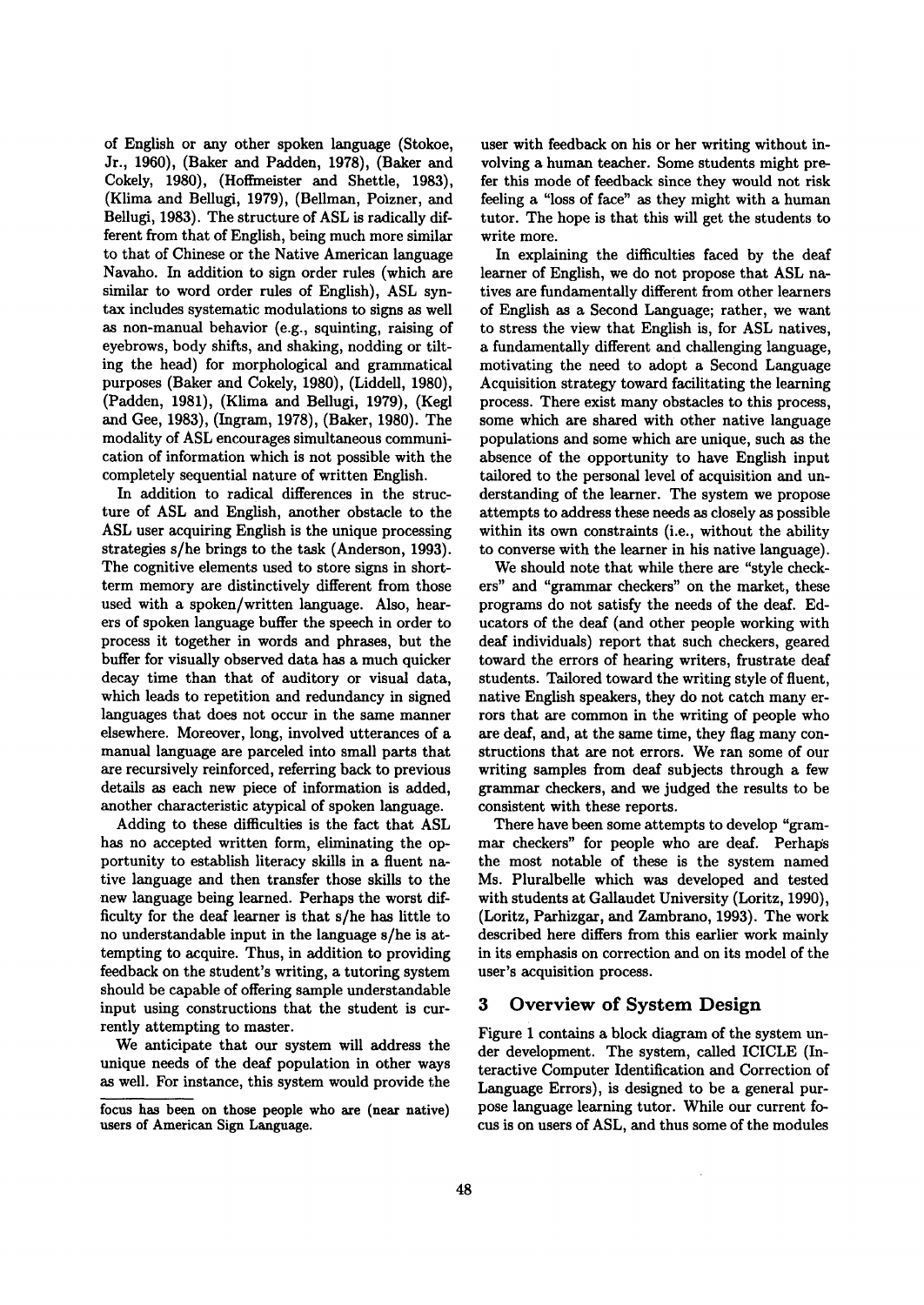

Figure 1: ICICLE Overall System Design

will be specific to the errors and difficulties of this learner population, our eventual goal is to have the language-specific aspects of the system to be excisable, allowing modules for different native languages to be inserted, so the system would eventually be usable for any learner of English as a Second Language.

The input/feedback cycle of ICICLE begins when the user enters a portion of text into the computer. The user's text is processed by the *Error Analysis* component which is responsible for tagging all errors. This component first performs a syntactic parse of a sentence using an English grammar augmented with error-production rules, or mal-rules (Sleeman, 1982), (Weischedel, Voge, and James, 1978). These mal-rules allow sentences containing errors to be parsed with the grammar, and enable the system to flag errors when they occur. The malrules themselves are derived from an error taxonomy which resulted from our writing sample analysis in conjunction with an analysis of how ASL knowledge might influence written English and other ASL information (Suri and McCoy, 1993). The initial taxonomy was developed from an analysis of forty-eight Freshman and Sophomore writing evaluation samples from Gallaudet University (a liberal arts university for the deaf), seventeen writing evaluation samples from the National Technical Institute for the Deaf (NTID, a deaf school in Delaware), and five letters and essays written by ASL natives and collected through the Biculturai Center in Washington, DC. In total, the samples represent about 25,000 words. The errors were hand-counted and categorized, leading to the development of the mal-rules which represent them.

The possible effects of ASL on the errors identified are captured in the *Language Model.* The effects from the acquisition of English as a Second Language are captured in the *Acquisition Model* (described later in this paper). These two models affect a scoring mechanism which is used to identify a single parse (and set of errors) when multiple possibilities exist (McCoy, Pennington, and Suri, 1996).

The error identification phase must also look for semantic errors (e.g., mixing of have and be), and for discourse level errors (e.g., NP deletions). Some of these errors will be flagged after syntactic parsing using independent error rules. Finally, the Error Identification module is responsible for updating any discourse information tracked by the system (e.g., focus information). Once this information is recorded, the next sentence will be analyzed.

After all analyses are completed, the text, along with the error results and annotations from the error rules, will be passed to the *Response Generator*. The Generator component processes this information (along with data from the *User Model* and possibly the *History Module)* in order to decide which errors to correct in detail and how each should be corrected (including what language level should be used in generating any required instruction). The decision as to which errors to correct in detail will be most influenced by reasoning on the Acquisition Model.

The second decision that must be made in the Response Generator is which kind of correction strategy to use in actually generating the response. This decision is also affected by information stored in the User Model and History Module. The content of the response itself will be derived from the annotations on the errors that were passed from the Error Analysis component; additional content for the responses may be provided by the ASL/English "Expert" (Language Model) and influenced by the Acquisition Model. Finally, the responses will be displayed to the user who then has an opportunity to enter corrections to the text and have it re-checked. At the same time, information from the Response Generator will be used to update the recent and long-term "history" of the user. This knowledge can then be utilized to assess the user's second-language ability and other user characteristics, and to evaluate the success (or failure) of the correction techniques employed thus far.

# 4 Implementation

Our implementation to this point has concentrated most heavily on the analysis phase of processing. The user interacts with the system through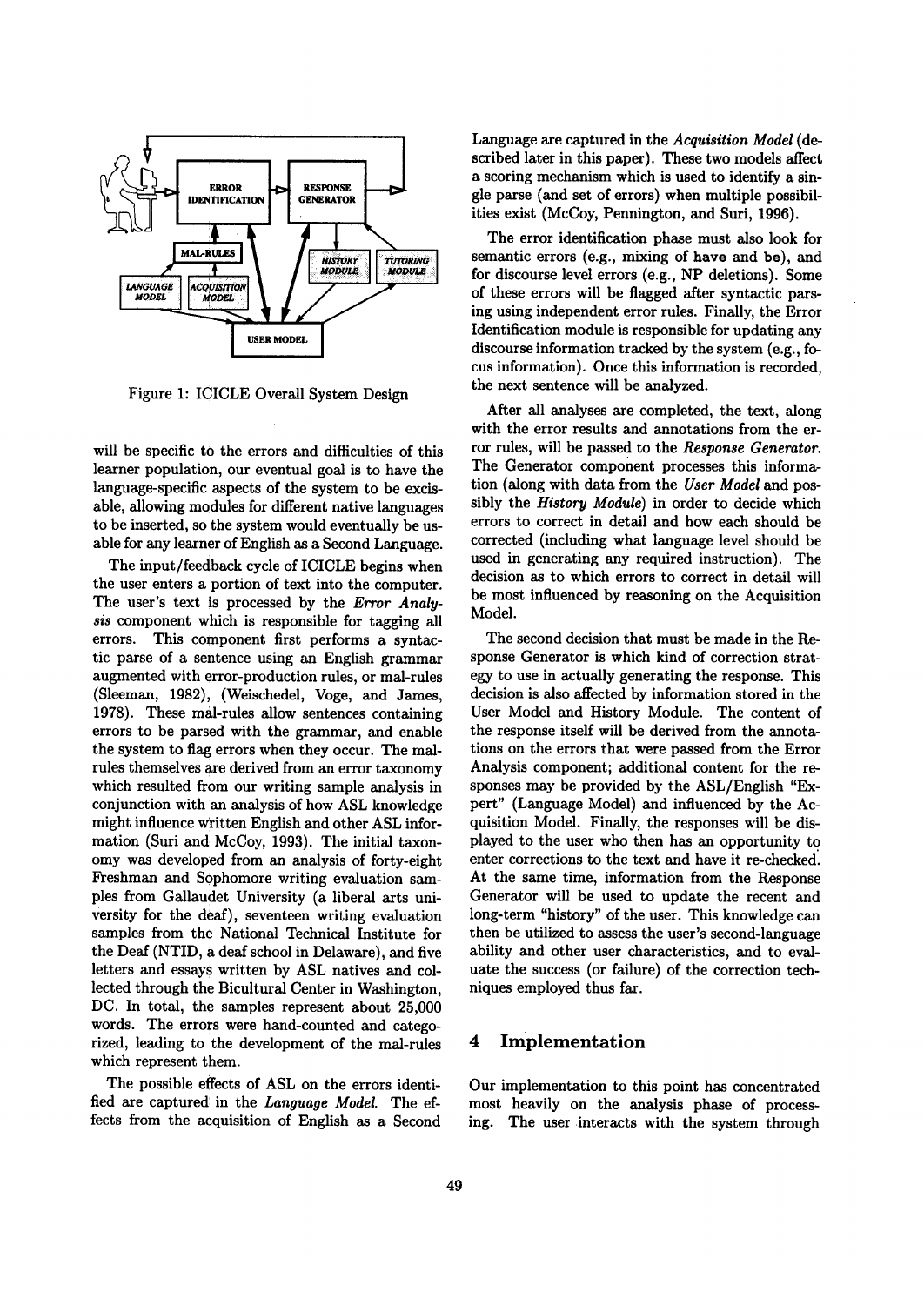a windows-based interface<sup>2</sup> through which text may either be entered directly or loaded from a file. Once the text is loaded, the user may ask that it be analyzed by the system.

The text is analyzed (one sentence at a time) by a bottom-up parser found in (Allen, 1995) using a grammar which has been augmented with mal-rules to capture errors uncovered in our analysis of writing samples.<sup>3</sup> The mal-rules are indexed with the errors that they realize.

The following is an example of a mal-rule from the grammar currently in implementation:

```
((s (inv -)(error-feature +) 
  (\text{wh } ?\text{w})-my01.2> 
(np (case sub) 
     (wh ?w) 
     (agr p) ) 
(head (vp (vform (? v pres past)) 
            (agr s) 
            (person 3)) ) )
```
The rule shown is a simple sentence rule that states that an s is an np followed by a vp (where the vp is the head). The left and right hand sides of the rule are delimited by the rule name (-my01.2> in this case), and each constituent has a set of features that are associated with it. This rule would recognize an error at the sentence formation level, in subject-verb agreement - specifically, an error where the subject is plural but the verb form is third-person singular, such as "We does..." or "They has..." By tagging the sentence parse with the feature (error-feature +), it is identified as containing an error, and the parse tree can be examined to discover the mal-rule (in this case, my01.2) that was used in the parse.

After all of the sentences have been parsed in this way, the current system displays the text with colored highlighting over all error-containing sentences (different colors are used for different classes of error, again as identified from the mal-rules which were used). In addition, a color-coded menu appears which names the errors and associates them with the colors from the highlighted display. At this point the user may investigate the individual errors further. For example, s/he may click on a particular error name to get a (currently canned) explanation, or s/he may ask the system to mark the occurrences of a particular error only. In addition, the user may edit particular sentences, which results in an immediate new analysis of the text.

# 5 Accounting for the L2 **Acquisition**  Process

There are several reasons why a model of second language acquisition is necessary.

#### 5.1 Identifying Errors

It is common for our system to find multiple possible parses of an input string, where some parses may contain mal-rules and others do not, some may contain different mal-rules than others, etc. Deciding between these multiple parses corresponds to deciding which errors (if any) the student made in the given sentence. One area of our current work concerns progress toward making an *informed* choice about which parse tree best represents the student's input.

Our method is to develop a model of second language acquisition and use it for this task. For example, if we had a model of what the student had already acquired, what the student was currently acquiring, and what the student was most likely to acquire next, this could be used to select the most likely parse of the sentence in a principled fashion. A student is most likely to make errors in constructions s/he is currently acquiring (Vygotsky, 1986). Thus, given a set of parses, the one that is most likely to best describe the input is the one that contains mal-rules corresponding to errors in that realm of constructions (and that does not use constructions well beyond the student's current acquisition level).

#### **5.2 Focusing the Correction**

Once errors have been detected, the system must determine:

- which errors to focus on in the correction
- what basic content to include in the corrective response

Our model of second language acquisition is crucial for these tasks as well. Research in second language acquisition and education indicates that as a learner is mastering a subject, there is a certain subset of the material that is currently "within his grasp." This has been called the Zone of Proximal Development (ZPD) by Vygotsky (Vygotsky, 1986). This general idea has been applied to assessment and writing instruction by (Rueda, 1990), and second language acquisition by (Krashen, 1981). Intuitively the knowledge or concepts within the ZPD are "currently being acquired".

<sup>2</sup>We thank Robert Jeffrey Morriss for his work on the interface design and implementation.

<sup>&</sup>lt;sup>3</sup>We thank Xingong Chang and David Schneider for their work on the grammar and Linda Suri for the writing sample analysis and development of the error taxonomy.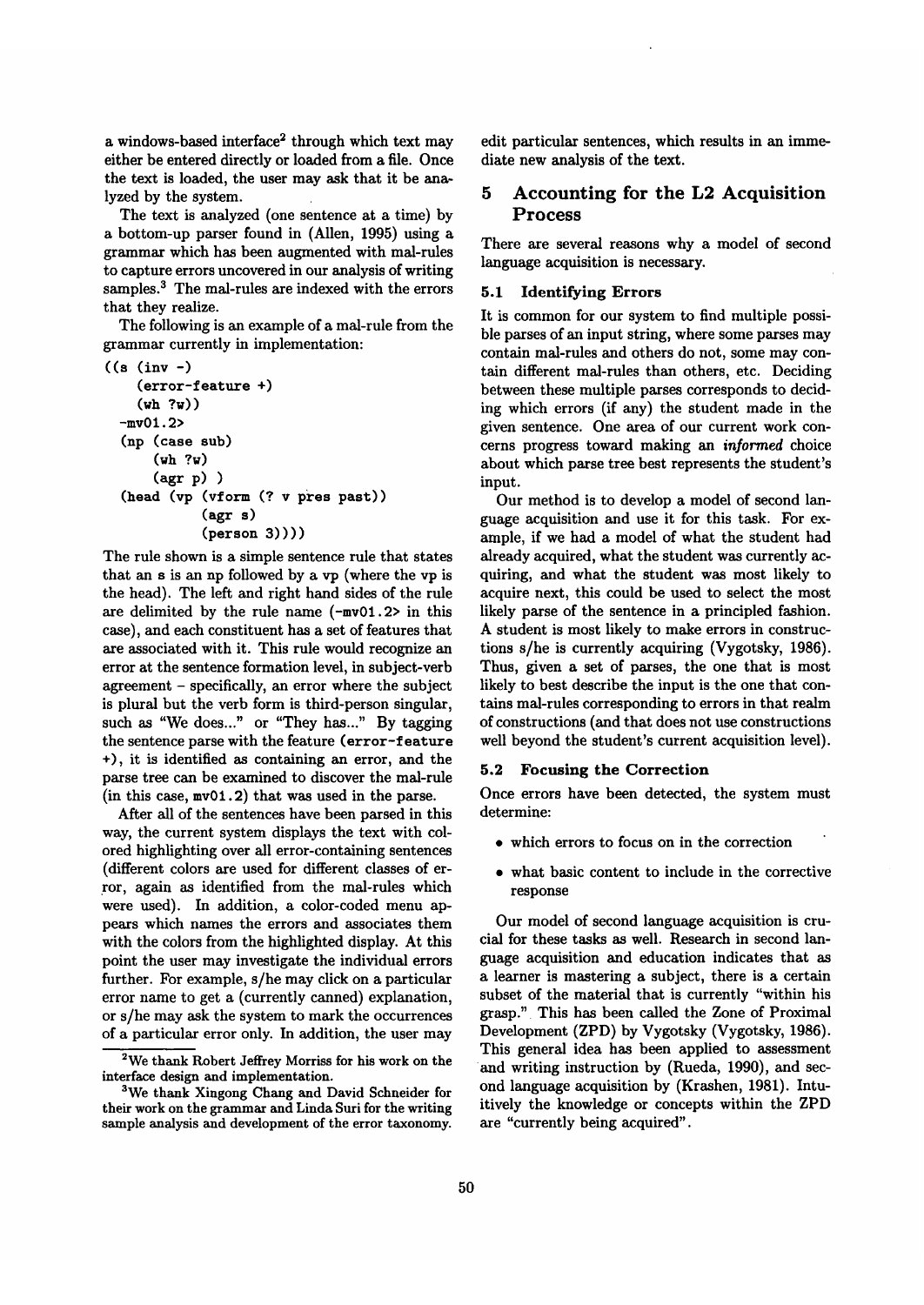According to the above literature, instruction and corrective feedback dealing with aspects within the ZPD may be beneficial; instruction or corrective feedback dealing with aspects outside of the ZPD will likely have little effect and may even be harmful to the learning process, either boring or confusing the student with information s/he is unable to comprehend or apply. Thus the correction should focus on features at or slightly above the student's level of acquisition.

Once an error has been identified and chosen for a corrective response, the system must also decide on the content of that response. Here again, where the user is in the acquisition process (and thus, why s/he made the error) is crucial. Consider the following example found in one of our writing samples:

"My brother like to go..."

This sentence appears to most of us to have a problem in subject-verb agreement. Because the subject is third-person singular, the present tense verb should be "likes." Notice that there are several reasons why this error may be generated:

- 1. The student doesn't know that such agreement exists in the language. That is, the student may be unaware that the form of the subject has anything to do with the form of the verb in such sentences.
- 2. The student is mistaken about the syntactic form the agreement takes. In this case, the student is aware that s/he needs to mark subjectverb agreement, but does not know how to do so (or believes that s/he has already done so).
- 3. The student intended the noun to be in plural form (but mistyped).
- 4. The student intended the verb to be in singular form (but mistyped).

Notice that very different kinds of content would be required to effectively correct the above error depending on the actual reason for making it. In the first case, some general tutoring should be given, explaining that agreement exists in the language, the circumstances in which the agreement needs to be marked, and the form the agreement should take. In case 2, only the form of the agreement needs to be explained. In cases 3 and 4, no tutoring should be given.

Knowing where the student is in acquiring the second language can help a system distinguish among the cases above. If subject-verb agreement is something that the student has not acquired and is not about to acquire, case 1 is most likely. The student's placement in the model of acquisition can further direct our decisions regarding actions, because if this agreement is too far above the student's current level to be intellectually attainable at this time, we do not want to act on the error at all. If, on the other hand, it is currently *within* the ZPD (i.e., currently being acquired by the user), then case 2 is the most likely situation. Finally, either case 3 or 4 is likely if subject-verb agreement has already been acquired by the user.

#### 5.3 Modeling the L2 Acquisition Process

We are currently developing a computational model that captures the way that English is acquired (as a second language) and gives us a framework upon which to project a student's "location" in that process. There is considerable linguistic evidence that the acquisition order of English features for secondlanguage learners is relatively consistent and fixed regardless of the first language (Ingram,  $1989$ ), (Dulay and Burt, 1974), (Bailey, Madden, and Krashen, 1974). In addition to studies concentrating on second language acquisition, research in language assessment and educational grade expectations (e.g., (Berent, 1988), (Lee, 1974), (Crystal, 1982)) also suggests that language features are acquired in a relatively fixed order. This research outlines sets of syntactic constructions (language features) that students are generally expected to master by a certain point in their study of the language. This work can be interpreted as specifying groups of features that should be acquired at roughly the same time.

We have attempted to account for the preceding results in a language assessment model called SLALOM ("Steps of Language Acquisition in a Layered Organization Model")<sup>4</sup>. The basic idea of SLALOM is to divide the English language (the L2 in our case) into a set of feature hierarchies (e.g., morphology, types of noun phrases, and types of relative clauses). Within any single hierarchy, the features are ordered according to their "difficulty" of acquisition, reflecting their relative linguistic complexity. The ordering within feature hierarchies has been the subject of investigation in work such as (Ingram, 1989), (Dulay and Burt, 1974), and (Bailey, Madden, and Krashen, 1974).

Figure 2 contains an illustration of a piece of SLALOM. We have depicted parts of four hierarchies in the figure: morphological syntactic features, noun phrases, verb complements, and various relative clauses. Within each hierarchy, the intention

**<sup>4</sup>The** initial work on SLALOM was done by Christopher A. Pennington.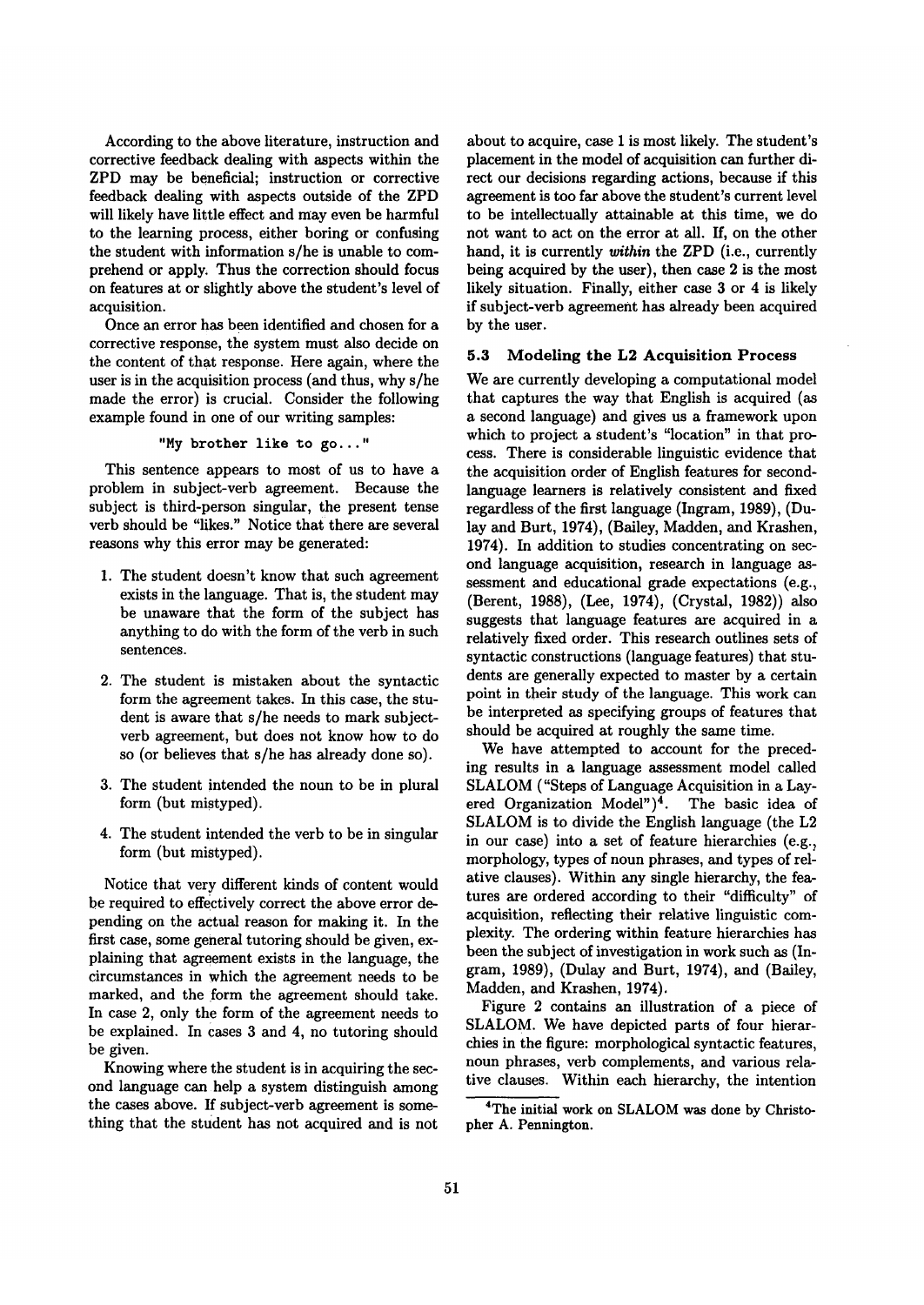

Figure 2: Language Complexity in SLALOM

is to capture an ordering on the feature acquisition. So, for example, the model reflects the fact that the +ing progressive form of verbs is generally acquired before the +s plural form of nouns, which is generally acquired before the +s form of possessives, etc.

Notice that there are also relationships among the hierarchies. This is intended to capture sets of features which are acquired at approximately the same time. These connections may be derived from work in language assessment and grade expectations such as found in (Berent, 1988), (Lee, 1974), and (Crystal, 1982). The figure indicates that while the  $+$ s plural ending is being acquired, so too are both proper and regular nouns, and one- and two-word sentences. While a learner is acquiring these features, we do not expect to see any relative clauses which are beyond that level of acquisition.

We anticipate that SLALOM, when fully developed, will initially outline the typical steps in acquiring English as a second language. This model will then be tailored to the needs of individual students via a series of "filters," one for each user characteristic that might alter the initial generic model. For instance, it is possible that the specific features of the student's Native Language (L1) will affect the rate or order of acquisition of the Second Language (L2). In particular, one would expect features shared in the L1 and L2 to be acquired more quickly than those which are not (due to positive language transfer). Another possible filter might reflect how various formal written-English instruction programs might alter the model, possibly stressing certain features normally acquired after others which remain unmastered.

We are developing the initial language learning model and its filters based on acquisition literature. We expect to further solidify the model using the

writing samples that we have already collected. We are currently performing statistical analysis on our growing body of hand-corrected samples to see what error classes co-occur with statistical significance. We also expect to seek input from English teachers of deaf students, to see how they rank their students' abilities based on assignments they correct.

Once the SLALOM model is complete, we expect to rely on user modeling techniques to "place" the user within this model. This placement must be more sophisticated than simply looking at errors since some learners will avoid structures they do not know perfectly well in order to prevent error. Others will make heavy use of *prefabricated patterns,*  such as the "tourist phrases" found in a travel book, whose use may precede a complete understanding of meaning or structure. Thus the placement algorithm must take into account both of these writing strategies.

### **6 Generating the Response**

Aside from content, the generated response should have several other characteristics. In addition to providing examples of constructions the user is currently acquiring (as discussed earlier) the response should be organized so as to tie new knowledge into old knowledge thus facilitating *meaningful learning*  as discussed by (Brown, 1994). When each new element is tied into already-learned data, and is presented so that pieces of new knowledge introduced together are related conceptually, the learning process gains a more significant meaning and new material is assimilate more quickly and entirely.

In addition, responses should encourage both *deductive and inductive* learning (where in the former, a standard practice for many foreign language classrooms, the student is introduced to the rule and is expected to use it to construct specific examples; in the latter the student is not directly told the rule, but is encouraged to generalize to the rule from specific correct examples). Classrooms benefit from both forms, but the deaf learner has limited to no exposure to correct forms, so responses that encourage inductive learning may be particularly useful. We postulate that this technique may be best achieved by providing positive examples from the student's own work. We have investigated the possibility of doing a search on the parse trees of correct sentences in the writing sample in order to find those that most closely fit a desired template, perhaps based on a sentence the learner has written incorrectly elsewhere.

The Response Generator should also take into account that feedback to a language learner occurs at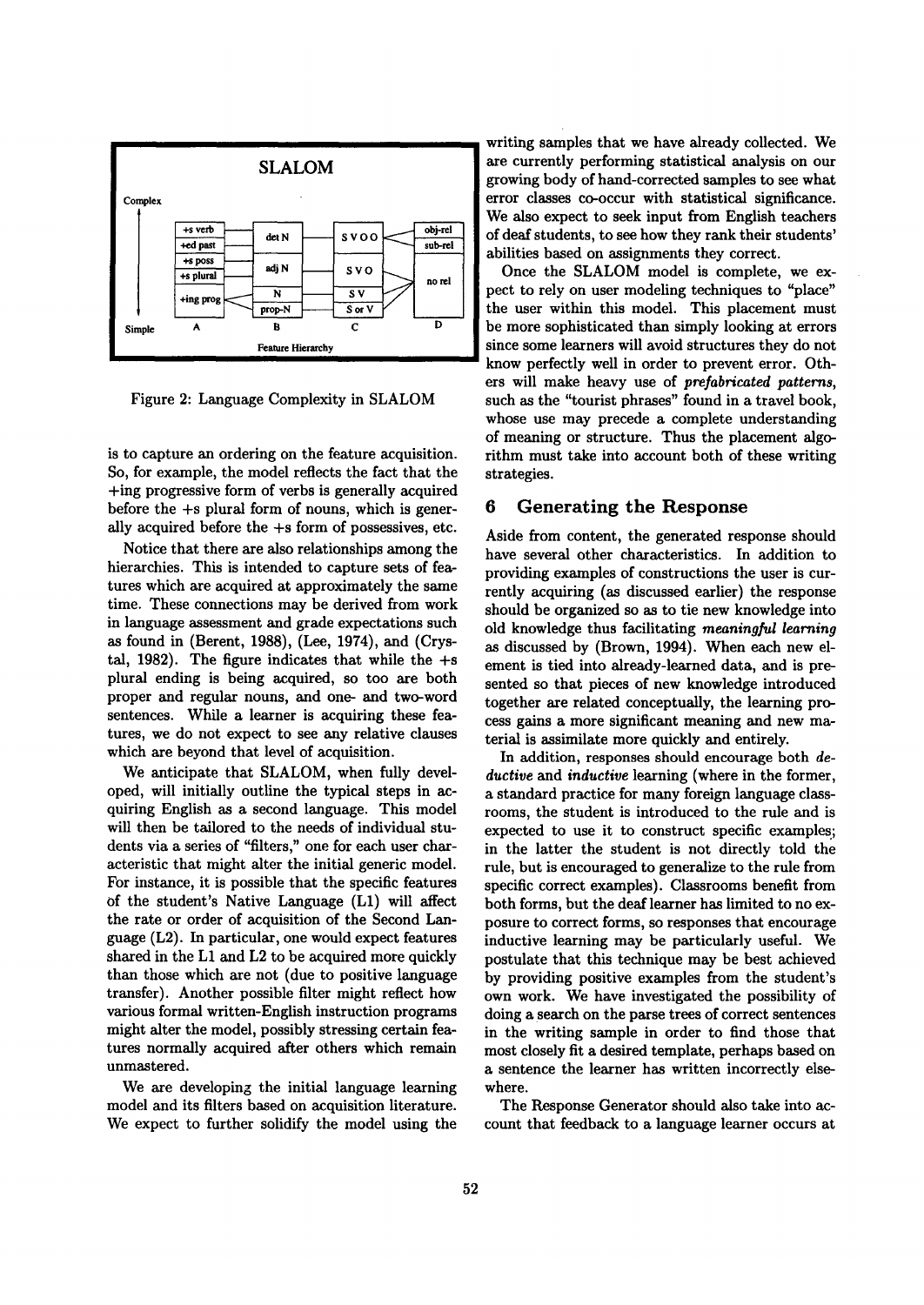two levels, affective and cognitive (Vigil and Oiler, 1976). The *cognitive* level is that which concerns the content of the feedback, or the part which addresses the intellect of the learner and either enforces the assimilation of the concepts involved, or tells the learner to retry his attempt at communication. The *affective* level is less explicit, expressed through nonverbal cues and tone of voice, addressing a less conscious aspect of the learner. Negative feedback in this area should be avoided, as it may result in an abortion of his attempts to communicate. Even when the cognitive content of the response is indicating that an error occurred, the affective feedback should always encourage the learner.

## **7** Conclusions

It seems clear to us that the difficulties faced by deaf learners of written English require the development of such a tool as the one we envision. Direct, personalized interaction in a non-threatening (non-human) package, coupled with constructive input in the form of specific example utterances that address issues the student is currently learning, could go a long way toward bringing satisfactory English literacy within reach of the deaf population. Moreover, its generalpurpose goals, stretching beyond this particular target audience of users, could make it a very useful tool for any language classroom.

### **8** Acknowledgments

This work has been supported by NSF Grant  $#$  IRI-9416916 and by a Rehabilitation Engineering Research Center Grant from the National Institute on Disability and Rehabilitation Research of the U.S. Department of Education (#H133E30010).

### References

- Allen, James. 1995. *Natural Language Understanding, Second Edition.* Benjamin/Cummings, CA.
- Anderson, Jacqueline J. 1993. *Deaf Student Mis-Writing, Teacher Mis-Reading: English Education and the Deaf College Student.* Linstok Press, Burtonsville, MD.
- Bailey, N., C. Madden, and S. D. Krashen. 1974. Is there a 'natural sequence' in adult second language learning? ~ *Language Learning,* 24(2):235- 243.
- Baker, C. 1980. Sentences in American Sign Language. In C. Baker and R. Battison, editors, *Sign Language and the Deaf Community.* National Association of the Deaf, Silver Spring, MD, pages 75-86.
- Baker, C. and D. Cokely. 1980. *American Sign Language: A Teacher's Resource Text on Grammar and Culture.* TJ Publishers, Silver Spring, MD.
- Baker, C. and C. Padden. 1978. Focusing on the non-manual components of American Sign Langnage. In P. Siple, editor, *Understanding Language through Sign Language Research.* AP, New York, pages 27-58.
- Bellman, K., H. Poizner, and U. Bellugi. 1983. Invariant characteristics of some morphological processes in American Sign Language. *Discourse Processes,* 6:199-223.
- Berent, Gerald. 1988. An assessment of syntactic capabilities. In Michael Strong, editor, *Language Learning and Deafness,* Cambridge Applied Linguistic Series. Cambridge University Press, Cambridge / New York.
- Brown, H. Douglas. 1994. *Principles of Language Learning and Teaching, Third Edition.* Prentice Hall Regents, Englewook Cliffs, NJ.
- Crystal, David. 1982. *Profiling Linguistic Disability.* Edward Arnold, London.
- Dulay, Heidi C. and Marina K. Burt. 1974. Natural sequences in child second language acquisition. *Language Learning,* 24:37-53.
- Hoffmeister, R. J. and C. Shettle. 1983. Adaptations in communication made by deaf signers to different audience types, *discourse processes,*  6:259-274.
- Ingram, David. 1989. *First Language Acquisition: Method, Description, and Explanation. Cam*bridge University Press, Cambridge; New York.
- Ingram, R. M. 1978. Theme, rheme, topic and comment in the syntax of American Sign Language. *Sign Language Studies,* 20:193-218, Fall.
- Kegl, J. and P. Gee. 1983. Narrative/story structure, pausing and American Sign Language. *Discourse Processes,* 6:243-258.
- Klima, E. S. and U. Bellugi. 1979. *The Signs of Language.* Harvard University Press, Cambridge, MA.
- Krashen, Stephen. 1981. *Second Language Acquisition and Second Language Learning.* Pergamon Press, Oxford.
- Lee, Laura. 1974. *Developmental Sentence Analysis: A Grammatical Assessment Procedure for Speech and Language Clinicians.* Northwestern University Press, Evanston, IL.
- Liddell, Scott K. 1980. *American Sign Language Syntax.* Mouton Publishers.